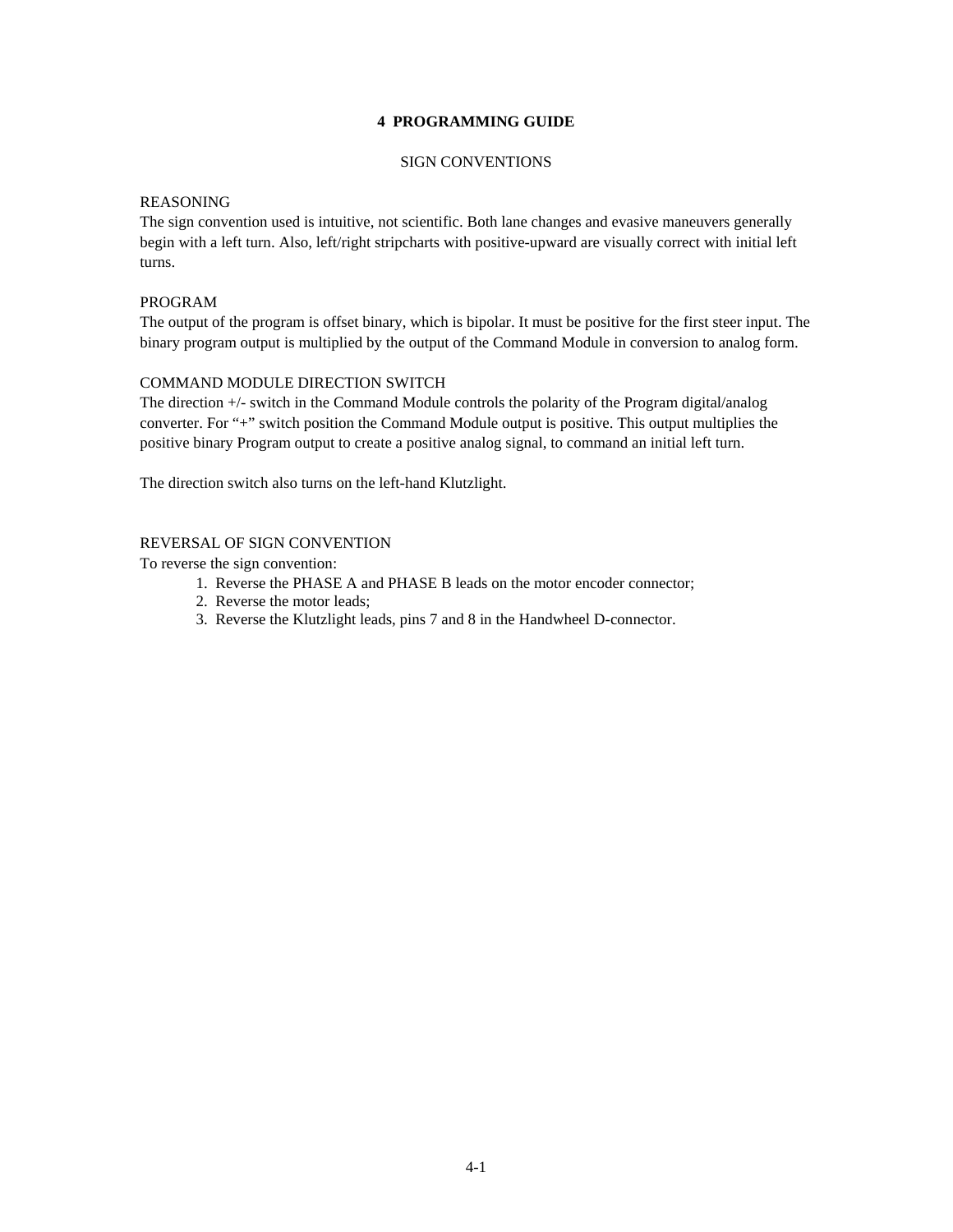## **PROGRAMMING GUIDE**

(updated for Romsteer rev 1.45 thru 1.46)

The program EPROM for the steering machine is created using the Windows software program described here to design the program set (16 programs per ROM) and create binary EPROM files for the steer ROM and the auxiliary ROM. These files are then burned into EPROMs using an EPROM programmer's hardware and software.

The sign convention used for steer is positive to the left. In the program the initial steer input must be positive so that the klutzlight warning (controlled solely by the sign input from the command module) is in the correct direction. If the sign on the command module is set to "-" all actual steer inputs are reversed, including the initial steer going to the right (negative).

In the following descriptions a **program set** refers to the set of sixteen programs that are saved in a .ROM file and are burned into an EPROM, while a **program** refers to one of those sixteen.

Program syntax rules are as follows:

- 1. Comments may be added to the program before the Begin statement without using any special characters, although a preceding semicolon is still recommended. After the Begin statement, any comment must be preceded by a semicolon. In short, all text except for a MaxSteer command is ignored before Begin, and all text following a semicolon on any line is ignored.
- 2. Blank lines and extra spaces are also allowed and ignored.
- 3. Upper/lower case is unimportant.
- 4. All noncomment/nonblank lines must start with a valid function command, followed by any necessary parameters in parentheses and separated by commas.
- 5. Parameters must be correctly formatted, followed by at least the first character of the corresponding parameter id. Characters following the first are actually ignored (e.g. draw  $= d =$  degrees).
- 6. Valid parameter id's are:
	- hz (for clock rate and sine/square/triangle frequency)
	- degrees (for steer amplitude and sine/square/triangle phase angle)
	- seconds (for time lengths)
	- cycles (for auto-calculated time lengths of sine/square/triangle)
	- bit (for bit selection in Aux ROM functions)
- 7. The parameters may be listed in any order except in some cases where more than one parameter with the same id is needed.
- 8. With the exception of clock rate and bit number, all parameters are real numbers.

Note that cycles (if nonzero) supersedes seconds if both are present. Also note that steer amplitudes are +/-*d* degrees, not peak-to-peak, for sine, triangle, and square waves

Defaults:

 $rate = 1024$  hz frequency=0 hz steer position=0 deg phase=0 deg time length=0 sec number of cycles=0 bit=0 (invalid – correct bit # must be specified in command)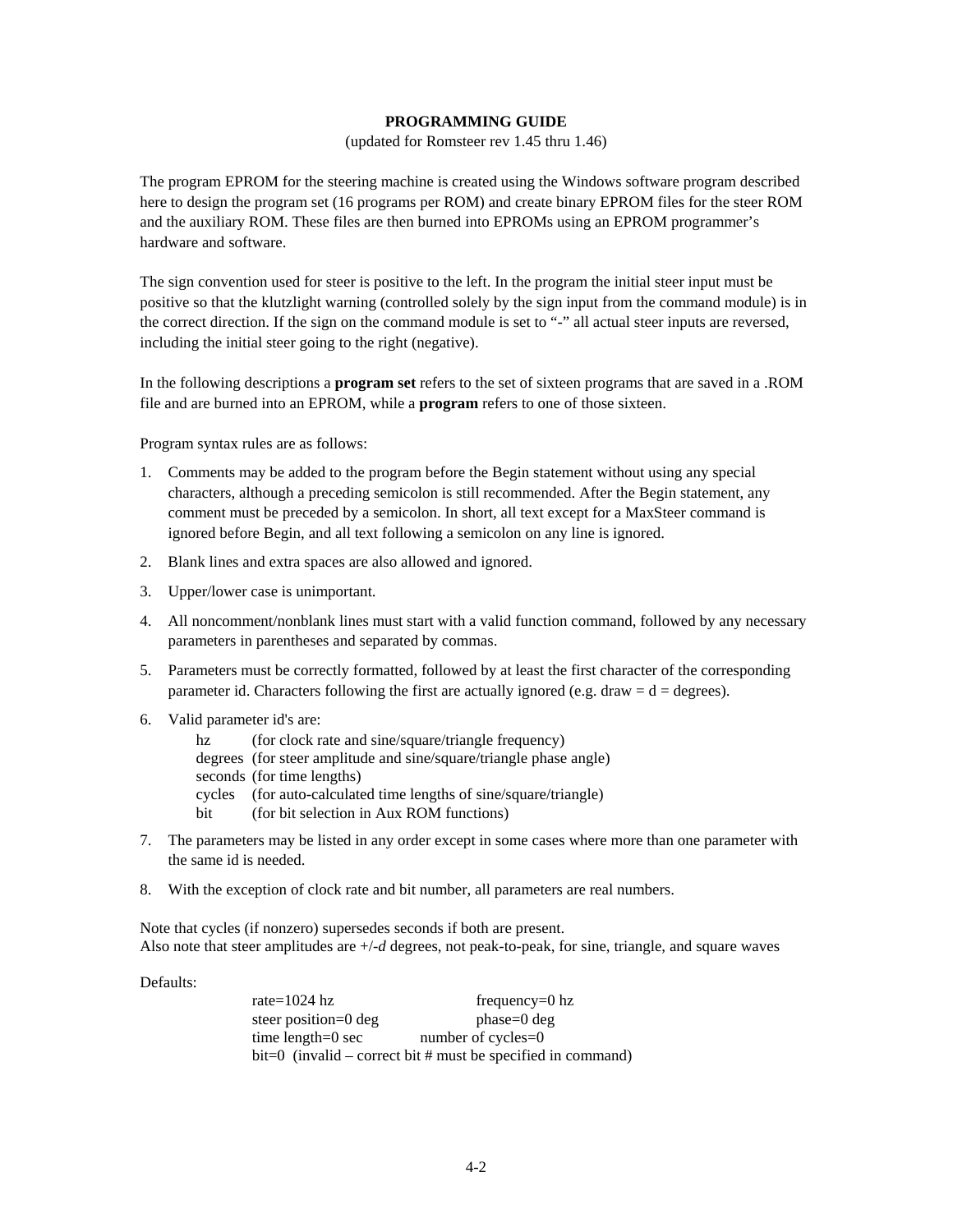| $MaxSteer(n$ degrees)                                                                                                                                                                                                                                            | This command sets the scale factor for the EPROM data.                                                                                                                                                                                                                                                                                                                                                                                                                                                                                                                                                                                                                                                                                                                                                                                                                                                                                                                                                                                                                                                                                                                                                                                                             |
|------------------------------------------------------------------------------------------------------------------------------------------------------------------------------------------------------------------------------------------------------------------|--------------------------------------------------------------------------------------------------------------------------------------------------------------------------------------------------------------------------------------------------------------------------------------------------------------------------------------------------------------------------------------------------------------------------------------------------------------------------------------------------------------------------------------------------------------------------------------------------------------------------------------------------------------------------------------------------------------------------------------------------------------------------------------------------------------------------------------------------------------------------------------------------------------------------------------------------------------------------------------------------------------------------------------------------------------------------------------------------------------------------------------------------------------------------------------------------------------------------------------------------------------------|
|                                                                                                                                                                                                                                                                  | The parameter $n$ is the value that is entered on the command                                                                                                                                                                                                                                                                                                                                                                                                                                                                                                                                                                                                                                                                                                                                                                                                                                                                                                                                                                                                                                                                                                                                                                                                      |
|                                                                                                                                                                                                                                                                  | module and must be greater than or equal to the maximum                                                                                                                                                                                                                                                                                                                                                                                                                                                                                                                                                                                                                                                                                                                                                                                                                                                                                                                                                                                                                                                                                                                                                                                                            |
|                                                                                                                                                                                                                                                                  | absolute value steer in the program. This is the only command                                                                                                                                                                                                                                                                                                                                                                                                                                                                                                                                                                                                                                                                                                                                                                                                                                                                                                                                                                                                                                                                                                                                                                                                      |
|                                                                                                                                                                                                                                                                  | that is recognized before Begin.                                                                                                                                                                                                                                                                                                                                                                                                                                                                                                                                                                                                                                                                                                                                                                                                                                                                                                                                                                                                                                                                                                                                                                                                                                   |
| Begin                                                                                                                                                                                                                                                            | Signifies the beginning of the body of the program. Everything                                                                                                                                                                                                                                                                                                                                                                                                                                                                                                                                                                                                                                                                                                                                                                                                                                                                                                                                                                                                                                                                                                                                                                                                     |
|                                                                                                                                                                                                                                                                  | before this is ignored except for a MaxSteer command. Any                                                                                                                                                                                                                                                                                                                                                                                                                                                                                                                                                                                                                                                                                                                                                                                                                                                                                                                                                                                                                                                                                                                                                                                                          |
|                                                                                                                                                                                                                                                                  | comments after this must be preceded by a semicolon.                                                                                                                                                                                                                                                                                                                                                                                                                                                                                                                                                                                                                                                                                                                                                                                                                                                                                                                                                                                                                                                                                                                                                                                                               |
| SetRate(f hz[,t sec])                                                                                                                                                                                                                                            | Sets the program step rate. The value of $f$ must be 256, 1024,                                                                                                                                                                                                                                                                                                                                                                                                                                                                                                                                                                                                                                                                                                                                                                                                                                                                                                                                                                                                                                                                                                                                                                                                    |
|                                                                                                                                                                                                                                                                  | 2048, or 4096. May occur at any time during program.                                                                                                                                                                                                                                                                                                                                                                                                                                                                                                                                                                                                                                                                                                                                                                                                                                                                                                                                                                                                                                                                                                                                                                                                               |
|                                                                                                                                                                                                                                                                  | Effect is delayed for $t$ seconds $(t$ may be negative).                                                                                                                                                                                                                                                                                                                                                                                                                                                                                                                                                                                                                                                                                                                                                                                                                                                                                                                                                                                                                                                                                                                                                                                                           |
| SetCurrentHigh $[(t \sec)]$                                                                                                                                                                                                                                      | Obsolete function that applied only to Sprint 1 machines.                                                                                                                                                                                                                                                                                                                                                                                                                                                                                                                                                                                                                                                                                                                                                                                                                                                                                                                                                                                                                                                                                                                                                                                                          |
|                                                                                                                                                                                                                                                                  | It is ignored in later models.                                                                                                                                                                                                                                                                                                                                                                                                                                                                                                                                                                                                                                                                                                                                                                                                                                                                                                                                                                                                                                                                                                                                                                                                                                     |
| SetCurrentLow[(t sec)]                                                                                                                                                                                                                                           | Obsolete function that applied only to Sprint 1 machines.                                                                                                                                                                                                                                                                                                                                                                                                                                                                                                                                                                                                                                                                                                                                                                                                                                                                                                                                                                                                                                                                                                                                                                                                          |
|                                                                                                                                                                                                                                                                  | It is ignored in later models.                                                                                                                                                                                                                                                                                                                                                                                                                                                                                                                                                                                                                                                                                                                                                                                                                                                                                                                                                                                                                                                                                                                                                                                                                                     |
| Wait $(t \text{ sec})$                                                                                                                                                                                                                                           | Holds steer for t seconds.                                                                                                                                                                                                                                                                                                                                                                                                                                                                                                                                                                                                                                                                                                                                                                                                                                                                                                                                                                                                                                                                                                                                                                                                                                         |
| StepTo( $d$ deg [, $t$ sec])                                                                                                                                                                                                                                     | Steers with maximum speed to d degrees. Optionally hold that                                                                                                                                                                                                                                                                                                                                                                                                                                                                                                                                                                                                                                                                                                                                                                                                                                                                                                                                                                                                                                                                                                                                                                                                       |
|                                                                                                                                                                                                                                                                  | steer for t seconds.                                                                                                                                                                                                                                                                                                                                                                                                                                                                                                                                                                                                                                                                                                                                                                                                                                                                                                                                                                                                                                                                                                                                                                                                                                               |
| StepUp( $d$ deg [, $t$ sec])                                                                                                                                                                                                                                     | Steers with maximum speed to existing angle plus $d$ degrees $(d)$                                                                                                                                                                                                                                                                                                                                                                                                                                                                                                                                                                                                                                                                                                                                                                                                                                                                                                                                                                                                                                                                                                                                                                                                 |
|                                                                                                                                                                                                                                                                  | may be negative). Optionally hold that steer for $t$ seconds.                                                                                                                                                                                                                                                                                                                                                                                                                                                                                                                                                                                                                                                                                                                                                                                                                                                                                                                                                                                                                                                                                                                                                                                                      |
| RampTo(d deg ,t sec)                                                                                                                                                                                                                                             | Ramp to $d$ degrees at a constant rate over $t$ seconds.                                                                                                                                                                                                                                                                                                                                                                                                                                                                                                                                                                                                                                                                                                                                                                                                                                                                                                                                                                                                                                                                                                                                                                                                           |
| RampUp( $d$ deg ,t sec)                                                                                                                                                                                                                                          | Ramp to existing angle plus $d$ degrees at a constant rate over $t$                                                                                                                                                                                                                                                                                                                                                                                                                                                                                                                                                                                                                                                                                                                                                                                                                                                                                                                                                                                                                                                                                                                                                                                                |
|                                                                                                                                                                                                                                                                  | seconds.                                                                                                                                                                                                                                                                                                                                                                                                                                                                                                                                                                                                                                                                                                                                                                                                                                                                                                                                                                                                                                                                                                                                                                                                                                                           |
|                                                                                                                                                                                                                                                                  |                                                                                                                                                                                                                                                                                                                                                                                                                                                                                                                                                                                                                                                                                                                                                                                                                                                                                                                                                                                                                                                                                                                                                                                                                                                                    |
|                                                                                                                                                                                                                                                                  |                                                                                                                                                                                                                                                                                                                                                                                                                                                                                                                                                                                                                                                                                                                                                                                                                                                                                                                                                                                                                                                                                                                                                                                                                                                                    |
|                                                                                                                                                                                                                                                                  |                                                                                                                                                                                                                                                                                                                                                                                                                                                                                                                                                                                                                                                                                                                                                                                                                                                                                                                                                                                                                                                                                                                                                                                                                                                                    |
|                                                                                                                                                                                                                                                                  |                                                                                                                                                                                                                                                                                                                                                                                                                                                                                                                                                                                                                                                                                                                                                                                                                                                                                                                                                                                                                                                                                                                                                                                                                                                                    |
|                                                                                                                                                                                                                                                                  |                                                                                                                                                                                                                                                                                                                                                                                                                                                                                                                                                                                                                                                                                                                                                                                                                                                                                                                                                                                                                                                                                                                                                                                                                                                                    |
|                                                                                                                                                                                                                                                                  |                                                                                                                                                                                                                                                                                                                                                                                                                                                                                                                                                                                                                                                                                                                                                                                                                                                                                                                                                                                                                                                                                                                                                                                                                                                                    |
|                                                                                                                                                                                                                                                                  |                                                                                                                                                                                                                                                                                                                                                                                                                                                                                                                                                                                                                                                                                                                                                                                                                                                                                                                                                                                                                                                                                                                                                                                                                                                                    |
|                                                                                                                                                                                                                                                                  |                                                                                                                                                                                                                                                                                                                                                                                                                                                                                                                                                                                                                                                                                                                                                                                                                                                                                                                                                                                                                                                                                                                                                                                                                                                                    |
|                                                                                                                                                                                                                                                                  |                                                                                                                                                                                                                                                                                                                                                                                                                                                                                                                                                                                                                                                                                                                                                                                                                                                                                                                                                                                                                                                                                                                                                                                                                                                                    |
|                                                                                                                                                                                                                                                                  |                                                                                                                                                                                                                                                                                                                                                                                                                                                                                                                                                                                                                                                                                                                                                                                                                                                                                                                                                                                                                                                                                                                                                                                                                                                                    |
|                                                                                                                                                                                                                                                                  |                                                                                                                                                                                                                                                                                                                                                                                                                                                                                                                                                                                                                                                                                                                                                                                                                                                                                                                                                                                                                                                                                                                                                                                                                                                                    |
|                                                                                                                                                                                                                                                                  |                                                                                                                                                                                                                                                                                                                                                                                                                                                                                                                                                                                                                                                                                                                                                                                                                                                                                                                                                                                                                                                                                                                                                                                                                                                                    |
|                                                                                                                                                                                                                                                                  |                                                                                                                                                                                                                                                                                                                                                                                                                                                                                                                                                                                                                                                                                                                                                                                                                                                                                                                                                                                                                                                                                                                                                                                                                                                                    |
|                                                                                                                                                                                                                                                                  |                                                                                                                                                                                                                                                                                                                                                                                                                                                                                                                                                                                                                                                                                                                                                                                                                                                                                                                                                                                                                                                                                                                                                                                                                                                                    |
|                                                                                                                                                                                                                                                                  |                                                                                                                                                                                                                                                                                                                                                                                                                                                                                                                                                                                                                                                                                                                                                                                                                                                                                                                                                                                                                                                                                                                                                                                                                                                                    |
|                                                                                                                                                                                                                                                                  |                                                                                                                                                                                                                                                                                                                                                                                                                                                                                                                                                                                                                                                                                                                                                                                                                                                                                                                                                                                                                                                                                                                                                                                                                                                                    |
|                                                                                                                                                                                                                                                                  |                                                                                                                                                                                                                                                                                                                                                                                                                                                                                                                                                                                                                                                                                                                                                                                                                                                                                                                                                                                                                                                                                                                                                                                                                                                                    |
|                                                                                                                                                                                                                                                                  |                                                                                                                                                                                                                                                                                                                                                                                                                                                                                                                                                                                                                                                                                                                                                                                                                                                                                                                                                                                                                                                                                                                                                                                                                                                                    |
|                                                                                                                                                                                                                                                                  |                                                                                                                                                                                                                                                                                                                                                                                                                                                                                                                                                                                                                                                                                                                                                                                                                                                                                                                                                                                                                                                                                                                                                                                                                                                                    |
|                                                                                                                                                                                                                                                                  |                                                                                                                                                                                                                                                                                                                                                                                                                                                                                                                                                                                                                                                                                                                                                                                                                                                                                                                                                                                                                                                                                                                                                                                                                                                                    |
| Sine( $d$ deg, $f$ hz [, $t$ sec][, $c$ cycles][, $p$ deg])<br>Square( $d$ deg, $fhz$ [, $t$ sec][, $c$ cycles]][, $p$ deg])<br>Triangle( $d$ deg, $f$ hz [, $t$ sec][, $c$ cycles]][, $p$ deg])<br>SineSweep( $d$ deg, $f1$ hz, $f2$ hz, $t1$ sec [, $t2$ sec]) | Sine wave with frequency f and amplitude angle $\pm d$ degrees, for<br>$c$ cycles or $t$ seconds (cycles take precedence if both are<br>present). The function begins at the existing steer angle, and at<br>phase angle $p$ (0 if $p$ is omitted).<br>Square wave with frequency f and amplitude $\pm d$ degrees, for c<br>cycles or t seconds (cycles take precedence if both are present).<br>The function begins at the existing steer angle, and at phase<br>angle $p$ (0 if $p$ is omitted).<br>Triangle wave with frequency f and amplitude $\pm d$ degrees, for c<br>cycles or <i>t</i> seconds (cycles take precedence if both are present).<br>The function begins at the existing steer angle, and at phase<br>angle $p(0)$ if $p$ is omitted).<br>Sine wave linear frequency sweep.<br>Always low-high-low (f1 and $f2$ are swapped if $f1 > f2$ ).<br>If optional parameter t2 is missing, then the sweep is from $f1$ to<br>$f2$ and back to $f1$ in $t1$ seconds.<br>If $t2$ is present then the sweep is from $f1$ to $f2$ in $t1$ seconds and<br>back to $f1$ in $t2$ seconds. In this case either (not both) of the time<br>parameters may be zero (e.g. if $t2=0$ then sweep will end at $f2$ ).<br>Cycle count is not valid for this function. |

The function command set is as follows (optional parameters in [ ] brackets):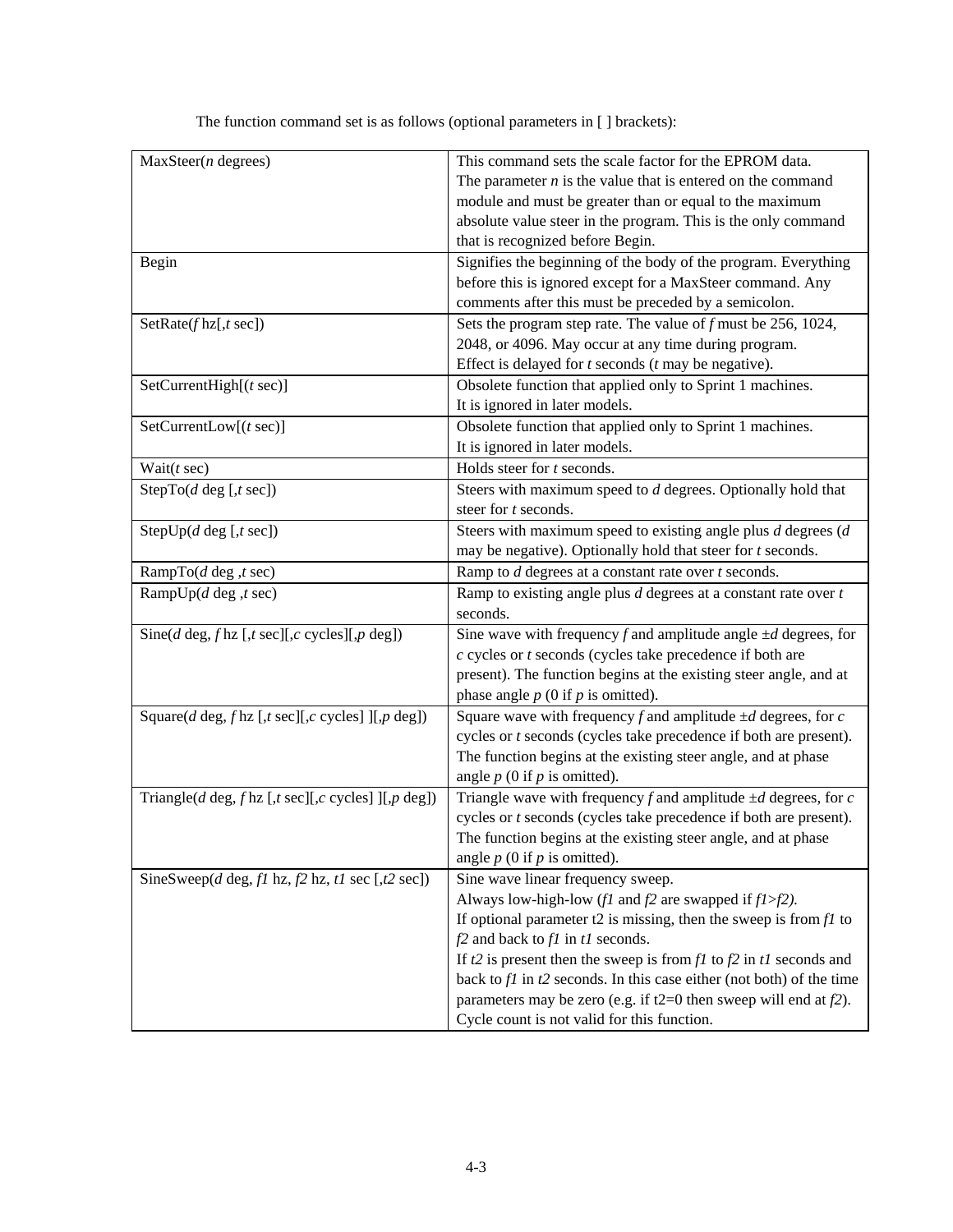# Function Command set continued

| PulseFlag(b bit [,t] sec [,t2 sec]]) | Sets Flag bit #b in Aux ROM for tl seconds, then clears it.         |  |
|--------------------------------------|---------------------------------------------------------------------|--|
|                                      | Minimum pulse width is 1/steprate. Default $tI=0$ (minimum          |  |
|                                      | pulse).                                                             |  |
|                                      | Optionally delay effect for $t2$ seconds ( $t2$ may be negative).   |  |
|                                      | t1 must be used (may be 0) in order to use t2.                      |  |
|                                      | Note pulse width here does not delay any part of main ROM           |  |
|                                      | program. (e.g. A rampto command following a pulseflag will          |  |
|                                      | begin at the start of the pulse, not the end.)                      |  |
|                                      |                                                                     |  |
| WaitForRollPeak $[(t \sec)]$         | Sprint1 & Sprint2: Pulses bit 1 in Aux ROM.                         |  |
|                                      | Sprint3: Pulses MS bit in steer ROM.                                |  |
|                                      | Optionally delay effect for $t$ seconds $(t$ may be negative).      |  |
|                                      | Pulse width is one program step.                                    |  |
|                                      | For Sprint $1&2$ function is equivalent to: Pulseflag(1b, 0s, t s). |  |
|                                      | Sprint3 has no equivalent function.                                 |  |
|                                      |                                                                     |  |
|                                      | This is for use with the module that pauses the program until       |  |
|                                      | roll velocity crosses 0.                                            |  |
| PulseBrake( $t1$ sec [, $t2$ sec])   | Pulses bit 2 in Aux ROM. Pulse width is t1 sec.                     |  |
|                                      | Optionally delay effect for $t2$ seconds ( $t2$ may be negative).   |  |
|                                      | This function is equivalent to: Pulseflag(2b, $t1$ s, $t2$ s)       |  |
|                                      |                                                                     |  |
|                                      | This is for use with the Test Control Module and Brake              |  |
|                                      | Actuator.                                                           |  |
| RepeatProgram                        | Immediately resets the program address counter so program           |  |
|                                      | continues from the beginning.                                       |  |
|                                      | No commands that follow this will be executed.                      |  |
| End                                  | Ends the program with an address counter inhibit command.           |  |
|                                      | Current steer is held until address counters are reset.             |  |
|                                      | No commands that follow this will be executed.                      |  |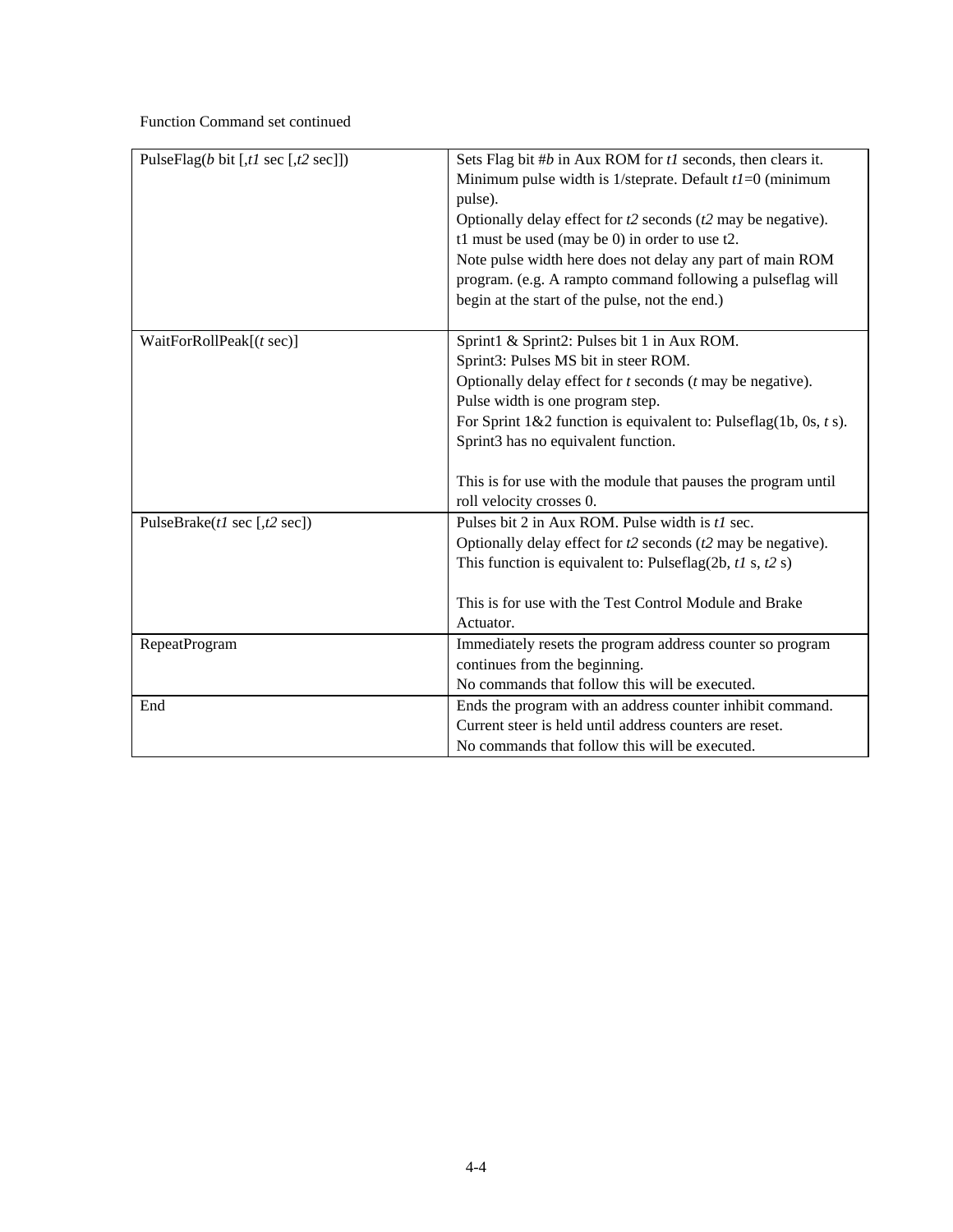```
; sample program #1 
; Note that comments are indicated by a preceding semicolon. 
; Anything after a semicolon is ignored on that line. 
; Blank lines and extra spaces are also allowed and ignored. 
; Upper/lower case is unimportant. 
; All noncomment/nonblank lines must start with a valid function command, 
; followed by any necessary parameters in parentheses, separated by commas. 
; parameters must be a correctly formatted, followed by at least the first 
; character of the corresponding parameter id 
; parameter id's are: 
         hz (for clock rate and sine/square/triangle frequency)
; degrees (for steer amplitude) 
; seconds (for time lengths) 
; cycles (for auto-calculated time lengths of sine/square/triangle) 
; Note that cycles (if nonzero) supersedes seconds if both are present. 
; Also note that amplitudes are +/-, not peak-to-peak for sine, triangle, 
; and square waves 
; 
; default rate=1024hz, position=0deg, time length=0sec, 0 cycles, freq=0hz 
; examples: 
maxsteer(100 deg) ; a maxsteer line like this must appear before "begin".
                                ; the ROM is actually programmed with all steer values 
                                ; set to a percentage of this value (e.g. 60 deg = 60% 
                                ; of 100 deg). If this program is run with the command 
                                ; module set to 200 deg, all actual steer angles will 
                                ; be twice those indicated here. 
begin<br>setrate(512 hz)
setrate(512 hz) \begin{array}{ccc} i \text{ valid entries} & \text{for rate are} & 256,512,1024,2048 \\ \text{wait}(1s) & \text{if } i \text{ stay at} & 0 \text{ for} & 1 \text{ second} \end{array}wait(1s) \begin{array}{ccc} i & \text{stay at 0 for 1 second} \\ \text{StepTo(60d)} & \text{i jumps to 60 degrees as} \end{array}StepTo(60d) \begin{array}{ccc} 3.5 & 3.5 & 3.5 \\ 3.5 & 3.5 & 3.5 \\ 4.5 & 5.5 & 3.5 \\ 5.5 & 5.5 & 3.5 \\ 6.5 & 6.5 & 3.5 \\ 7.5 & 8.5 & 3.5 \\ 8.5 & 9.5 & 3.5 \\ 9.5 & 9.5 & 3.5 \\ 1.5 & 1.5 & 1.5 \\ 1.5 & 1.5 & 1.5 \\ 1.5 & 1.5 & 1.5 \\ 1.5 & 1.5 & 1.5 \\ 1.5 & 1.5 & 1.5 \\ 1.5 & 1wait(1s) \therefore wait 1 sec. Note this could be added to above line StepUp(30deg, 3 sec) \therefore increase 30 deg as fast as possible and stay for 3
                              ; increase 30 deg as fast as possible and stay for 3sec
; note use negative numbers to step or ramp down<br>rampto(50 deg,0.8s) ; ramps down to 50 degrees in 0.8 seconds
                              ; ramps down to 50 degrees in 0.8 seconds
wait(1.2s) \qquad ; stay for 1.2 sec - can't add this to the rampto line RAmpUp(-35d,1s) \qquad ; ramps down 20 degrees (from 50) in 1 second
RAmpUp(-35d,1s) \therefore ramps down 20 degrees (from 50) in 1 second sine(80d,1 hz,2sec) \therefore 1 hz sine wave with amplitude=+/-80 deg for
                              i 1 hz sine wave with amplitude=+/-80 deg for 2 sec
                                ; centered wherever it starts 
sine(50d,2 hz, 2cycles) ; 2 hz sine wave with amplitude=+/-50 deg for 2 cycles
                                ; note cycles will supercede sec if both are present 
SetCurrentHigh<br>square(40d,2.4 h,4s)
                               i 2.4 hz square wave amplitude=+/-40 deg, hold 1/2; cycle where it starts then jumps up 40 for 1/2 cycle<br>setcurrentlow(-2s) ; low current for last 2 sec of above square wave
setcurrentlow(-2s) \therefore low current for last 2 sec of above square wave triangle(32d,1h,3s) \therefore 1 hz triangle wave amplitude=32,
                               i 1 hz triangle wave amplitude=32,
i centered wherever it starts<br>
ithis is added automatically<br>
ithis is added automatically
                               ; this is added automatically if not present. It is
                                ; ignored if preceded by a valid Recycle command (see 
                                ; program #1) end inhibits the count so the program 
                                ; counters will not recycle.
```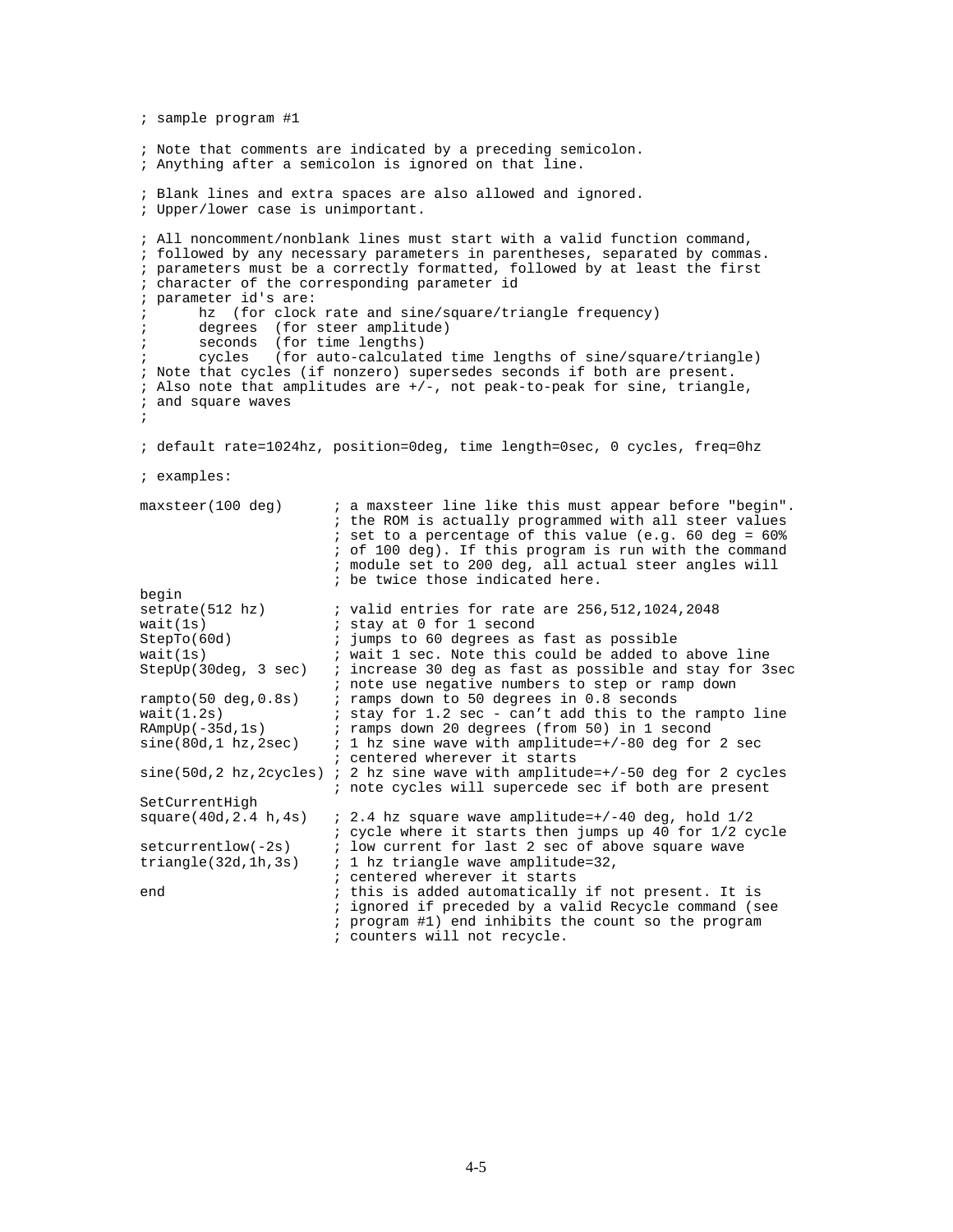```
; Sample program #2 
; This example is a 0.2 hz sine wave made continuous by using the recycle 
; function. An equivalent sine function would have 5 sec instead of 1 cycle. 
; The End command should still be present, but has no clock inhibiting effect. 
Maxsteer(100deg) 
begin 
  setrate(2048h) 
  sine(80deg,0.2hz,1cycle) 
 repeatprogram 
end 
; Sample program #3 
; This example is a 0.2 hz 0 to 80 degree continuous triangle wave. 
; Note the quarter cycle at the beginning to offset the center. 
Maxsteer(100deg) 
begin 
  setrate(2048h) 
  triangle(40deg,0.2hz,0.25cycle) ; could also use rampto(40d,1.25s) 
  triangle(40deg,0.2hz,0.75cycle) ; ±40 deg centered at +40 deg 
  repeatprogram 
end
```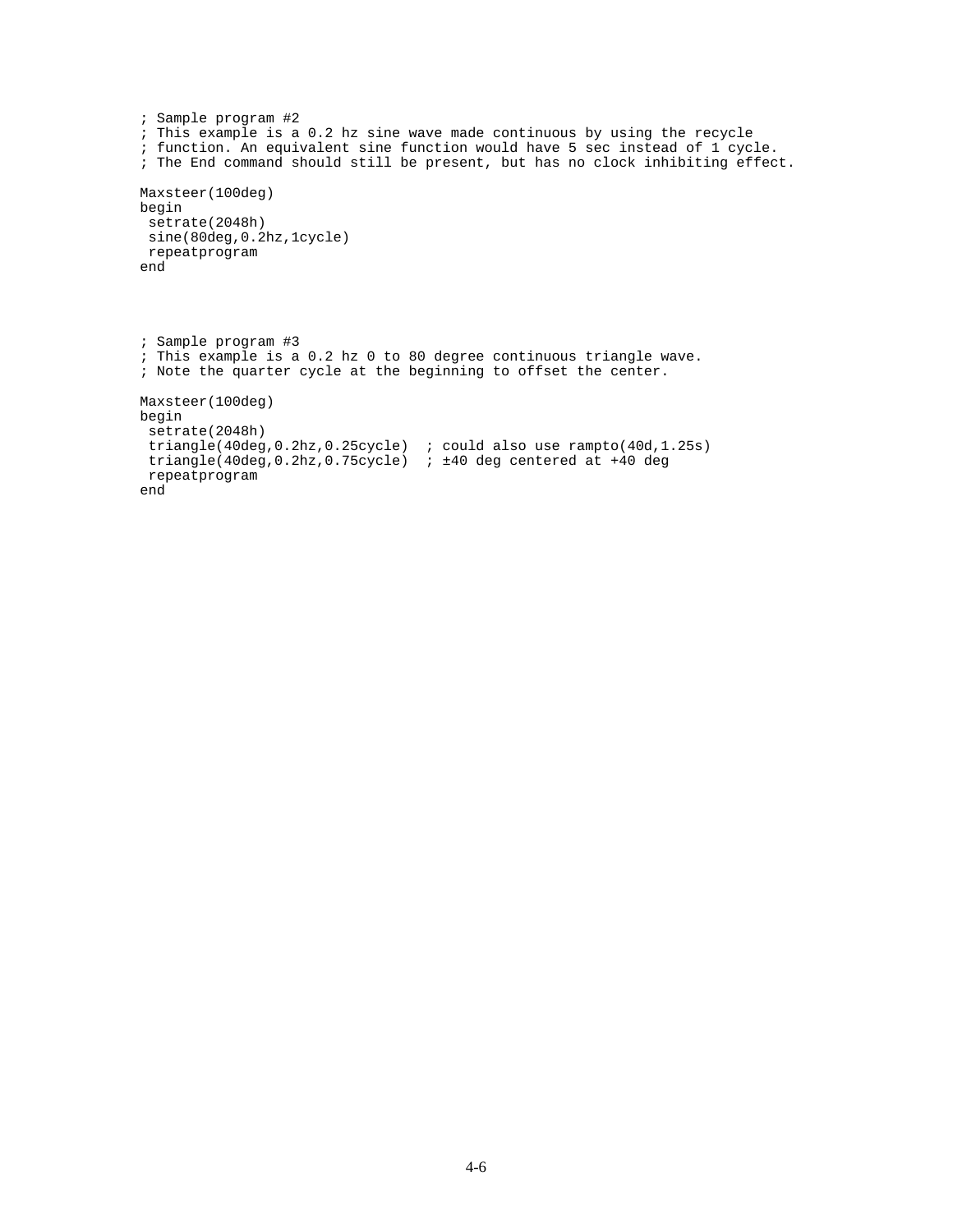#### Program Editor

The editor screen is broken up into two main sections: the text editor screen and the graph. There is also a main menu, a status bar, and several function buttons.

The graph shows a strip-chart representation of the program. Its display is only updated by clicking on "Show" with an error-free program. If errors are found the compilation will be aborted and the plot will not occur. When the Windows pointer is over the graph it becomes a crosshair, the center coordinates of which are displayed on the right side of the status bar.

If the option to view the Aux ROM bits is enabled, a separate overlay is generated for each enabled bit using the selected color. The display will be updated whenever the viewing selection is changed. It is not necessary to click "Show" again unless the program has been changed. These bits are on/off, so they are displayed such that "on" is near the top of the graph window and "off" is near the bottom. The y-axis scale is not relevant to the Aux ROM bits.

The color of the steer program graph has different meanings for the status of the data at the time position:

- Black: Normal, low current operation.
- Red: High current. Affects Sprint 1 machines only.
- Yellow: Program inhibited. The graph displays the entire time available in the program given the step rates. All time positions after the End command are inhibited as indicated by the yellow portion of the graph. These points are always low current and are always at the same steer angle as the End point.
- Blue: Program has restarted. As with yellow, the graph displays the entire time available in the program. The actual data in the file is actually at the same steer angle as the RepeatProgram point, but the blue graph indicates the operation has recycled by repeating the waveform.

A nonzero end to the graph does not indicate a discontinuity in the program. Any discontinuity will be seen at the black (or red) to blue transition point. A warning box will appear when the program is compiled if this is the case.

Note that while this section of the graph is always blue, the high/low current pattern is repeated, just as in the black/red portion.

The editor screen displays the text of one of the sixteen programs in the program set. The program displayed can be selected by clicking on the notebook tabs at the bottom of the editor screen.

The text editor allows the standard Windows editor commands for blocking text, copying to clipboard (ctrlc), cutting to clipboard (ctrl+x), and pasting from clipboard (ctrl+v), etc. There are currently no commands available for searching for or replacing text. The status bar also shows the current cursor position (line and column numbers).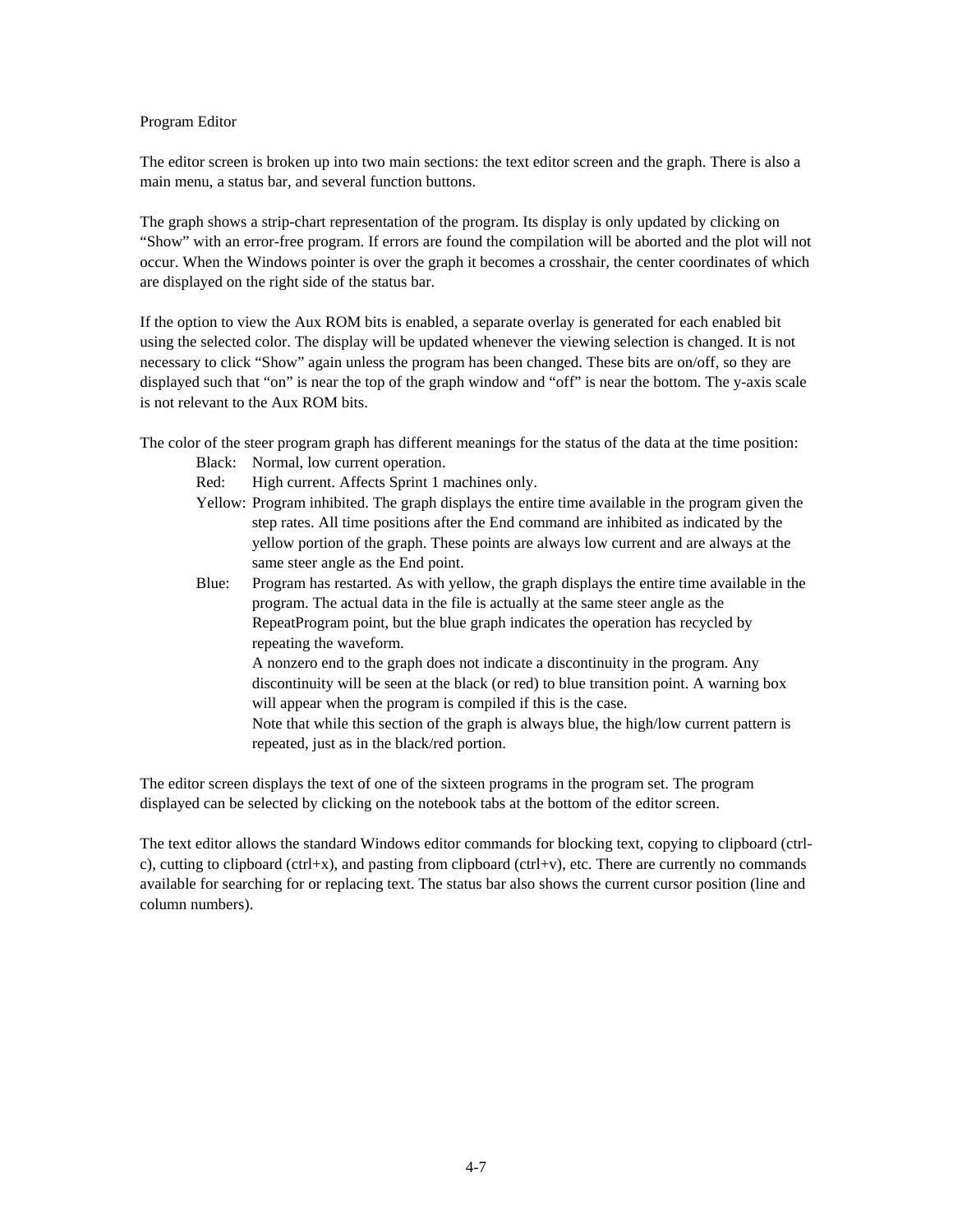The following buttons are provided on screen for the most-used functions:

**Open:** Replaces the current program set with one from a .ROM file on disk.

- **Import**: Optionally inserts program data or replaces the currently displayed program with the contents of a file on disk. A dialog will appear asking for specifics. If the Insert radio button is selected the new data will be inserted at the current cursor position in the program; otherwise the current program will be cleared before inserting the new data. The way the file is handled depends on the type of file:
	- Text: A text file (.TXT) will be copied directly into the current program.
	- ROM: The selected program in the .ROM file will be copied directly.
	- Time & Value Ascii: The .TXT file will be converted to a program having the specified step rate and max steer, and a series of rampto and wait commands. The program will be as close a match as possible to the input, given the time and steer resolutions available, and using linear interpolation between given points. Any steer in the input file greater than max steer will be truncated at max steer. It is possible to exceed the maximum program length of 32K in which case the operation will abort with an error message.

**Export:** Allows the current program to be exported as a text file or a time & value ascii file.

- **Save:** Saves the program set under the current name unless it is untitled, in which case it first asks for a name.
- **Save As**: Saves the program set under a new name.
- **Show**: Compiles the currently displayed program. If successful, the resulting data is displayed on the graph. If unsuccessful, error messages will pinpoint any problems found.
- **Build**: Compiles all programs in the current program set. If successful, the binary EPROM files for the steer ROM (.BIN) and the Aux ROM (.AUX) are created.

The **File** drop-down menu includes the **Open**, **Save**, and **Save As** items as described above as well as the following:

**New**: Clears all programs in the current program set.

#### **Preferences**:

 **Default Directories**: Allows you to specify default directories for reading and saving .ROM, .TXT, and binary (.BIN and .AUX) files. Clicking on "OK" in the dialog will save these options to a file in the program directory.

 **Sprint Machine version**: Used to set the Sprint machine version for which EPROM files are to be built. "Sprint 1. 2, 3 compatibility" will create EPROM files that can be used in all machines. If used in a Sprint 3 machine the compatibility switch on the Program module must be set correctly. "Sprint 3 compatibility only" will create EPROM files that may only be used in Sprint 3 machines, and then only if the compatibility switch on the Program module is set correctly. Sprint 3 machines using this mode can utilize roll rate feedback without the need for an AuxRom.

There is actually no difference between the two modes if the WaitForRollPeak function is not used in any program in the EPROM.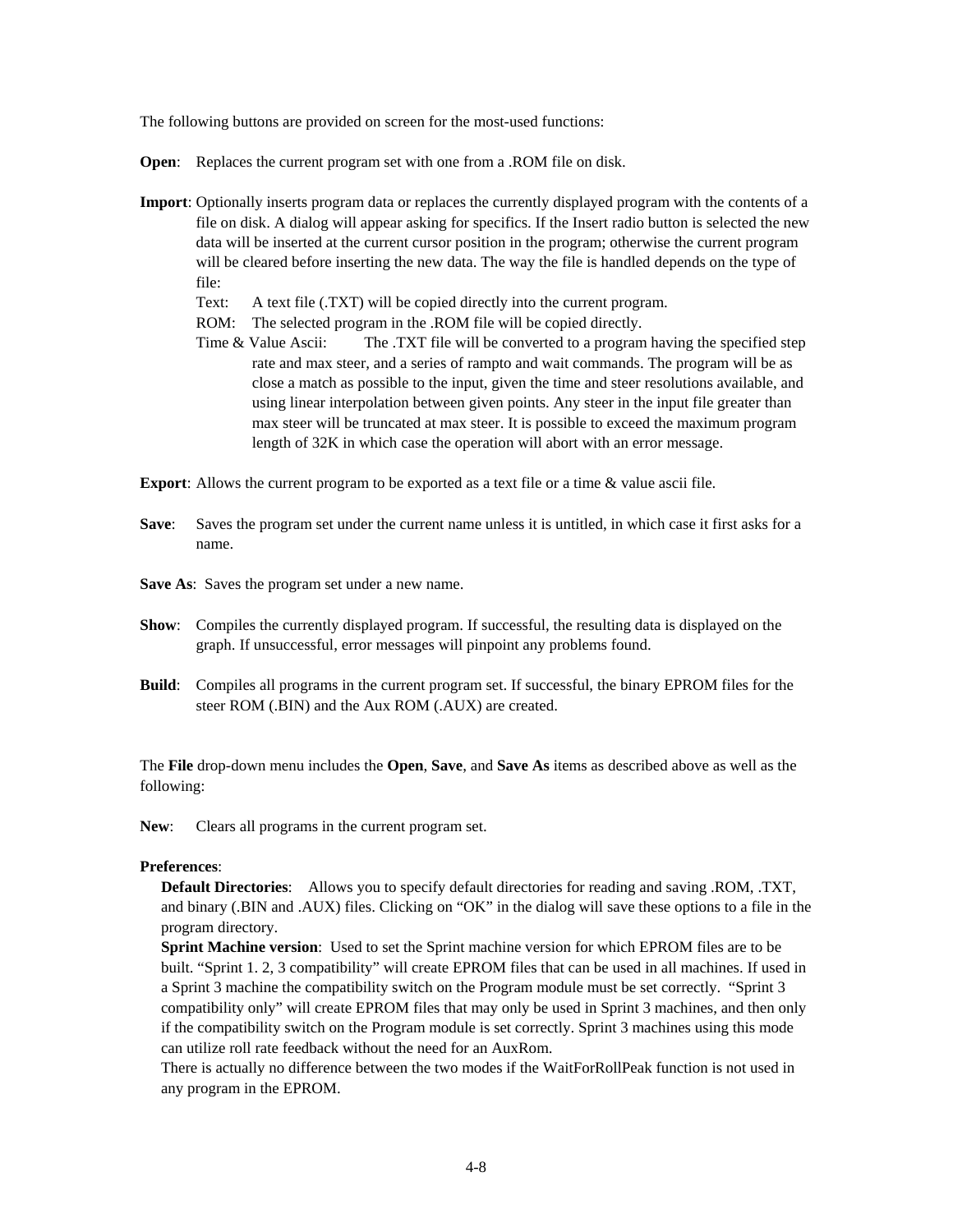- **Editor Font**: Allows you to change the font and size used in the editor. If the font selected is available to the printer (e.g. Truetype) this font will also be used for printing.
- **Print:** Prints either the current graph or the program text. First a dialog will open asking which to print, then another dialog for printing options and setup. Both Graph and text printing are full page, either portrait or landscape as selected in print setup, without options for margin changes as yet.
- **Print Setup:** Opens a standard print setup dialog.

The **Edit** drop-down menu includes items for cutting, copying, and pasting text to the clipboard as well as the **Clear** function which erases the currently visible program only.

The **View** drop-down menu allows access to the following options for viewing the bits in the Auxiliary ROM:

- **Display Selected Aux ROM Bits**: Enables the display of all selected bits when checked. The graph display will immediately be updated to reflect view changes.
- **Select Aux ROM Bits to Display**: Opens a dialog allowing selection of individual bits to display as well as the color used to draw each. The graph display will immediately be updated to reflect changes.

The **Help** item on the main menu displays this file in a help format. Other help buttons in dialogs are currently inactive.

The **About** item on the main menu brings up a dialog with program version and contact information.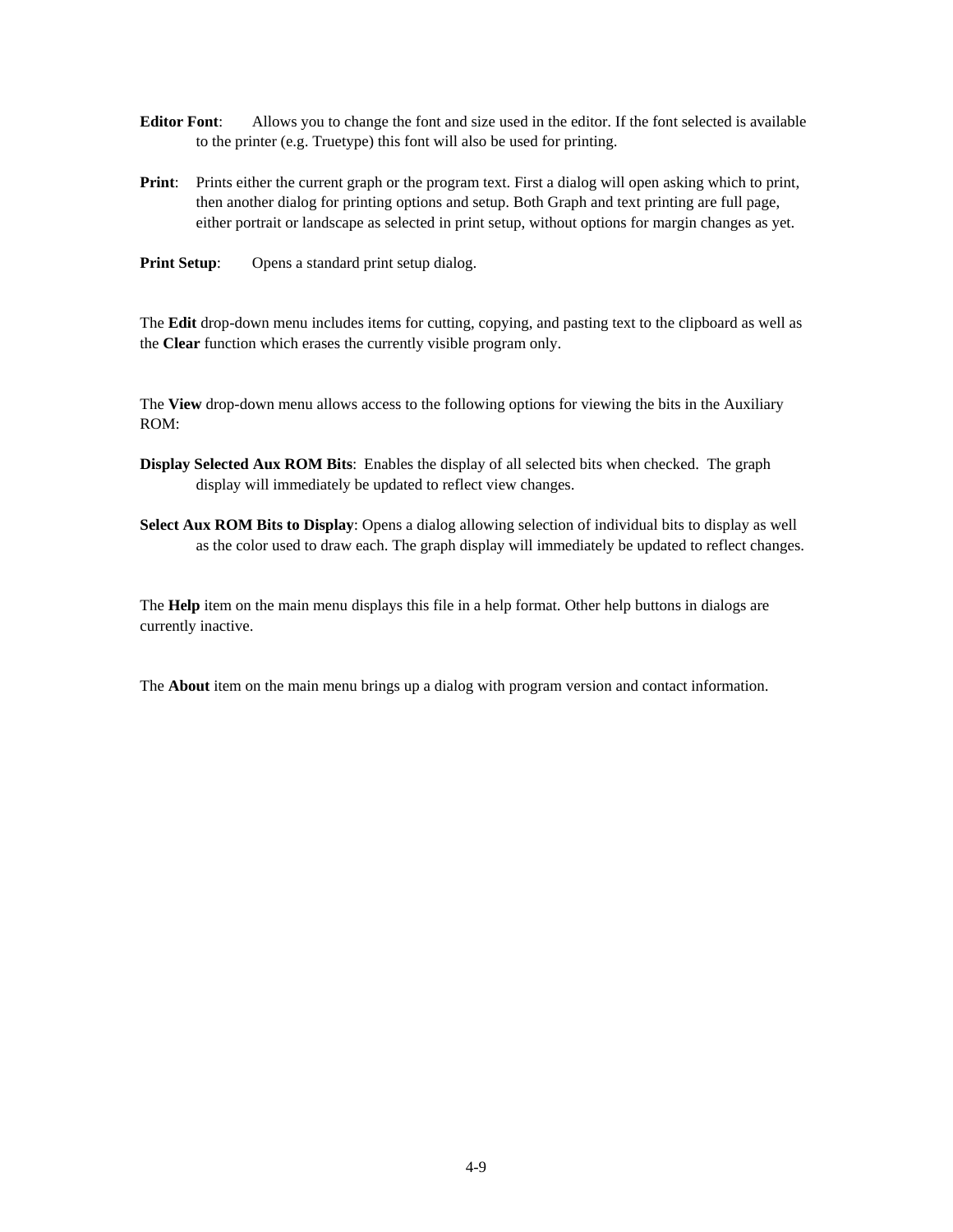### **PROGRAMMING RULES FOR MOTOR HEATING CONSIDERATIONS**

All programs must be designed to avoid violation of the limits in the Pulse Duration/Duty Cycle graph found under Motor Heating Considerations in section 9 of the manual.

In Sprint 1 machines, the servoamplifier output current will not automatically fold back in reverse steer operation (e.g. sine wave input). Special consideration is taken in programming to only allow maximum current for short periods of time. The maximum motor current, selected using the SetCurrentHigh command, is to be used only for high rate steer transitions (e.g. from 0.2 sec before thru 0.2 sec after a transition). The software enforces a limit of 5 seconds of high-current in any 15 second period. While this enforcement is useful, it is still possible to create a repeating program of less than 15 seconds that violates the rule without a compiler error. This will violate the motor limits and should not be done.

For Sprint2 and Sprint3 machines the SetCurrentHigh and SetCurrentLow commands have no effect.

Note that it is possible to violate the motor limits in the Sprint2 and Sprint3 machines as well as in Sprint1 even without using SetCurrentHigh in the program at all, especially with the current level selection set too high (see the discussion in the service manual).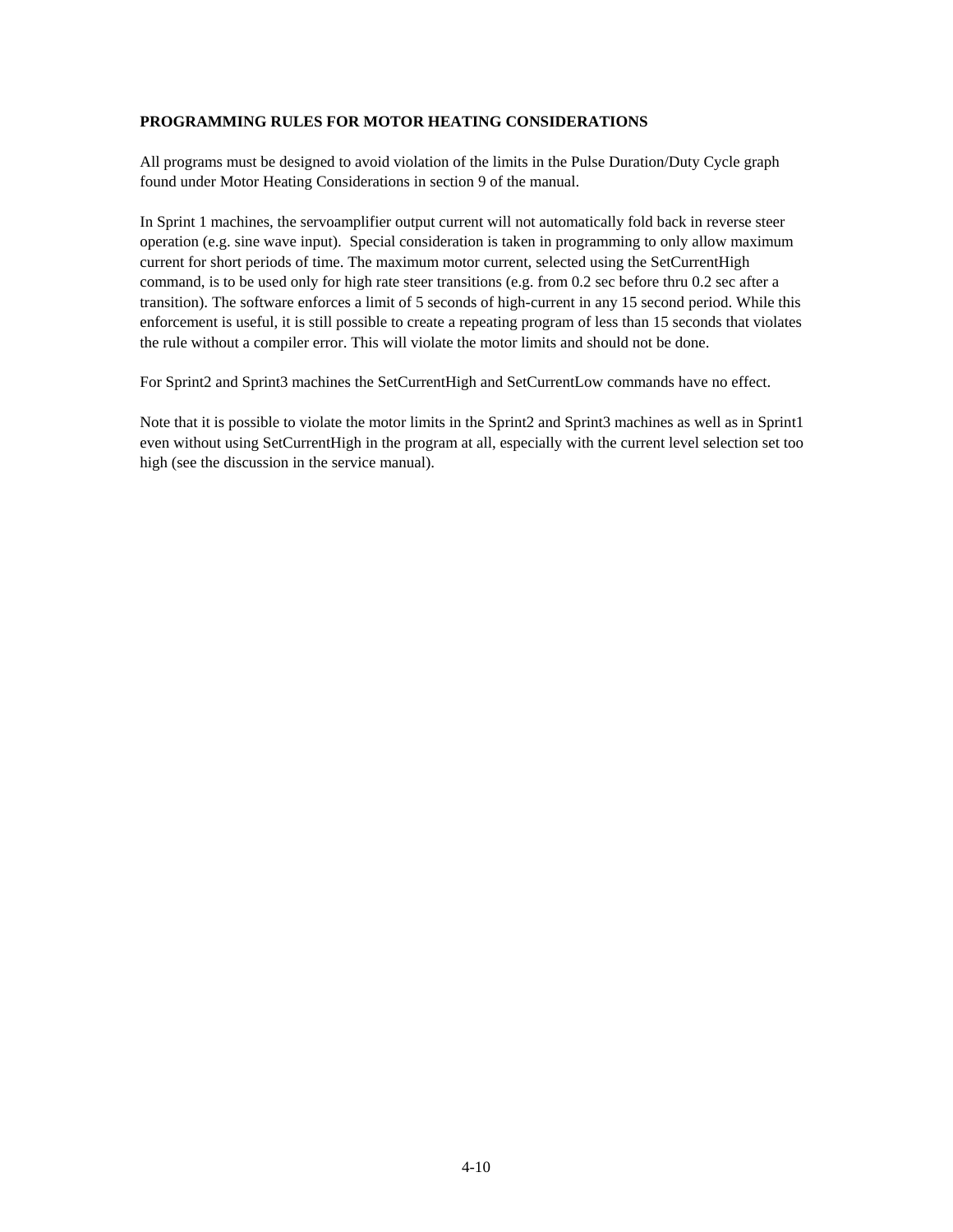## **Batronix BX40 Bagero quick reference for use with Steering Machine**

**---------** 

Note: The Batronix BX40 currently ships with new machines (2008 to present), Prior to this different models from Needhams Electronics were used, but they closed in 2007. Needhams model EMP-100 (USB, windows software) was briefly used in 2007. Model EMP-111 (parallel port with windows software) was used from 2002 through 2006. Model EMP-10 (parallel port with DOS only software) shipped with new machines prior to year 2002. If you are using an EMP-10, EMP-11, or EMP-100 then please see the notes on the following pages.

-----------

Please see the Batronix documentation for initial installation instructions.

Run the Batronix Prog-Express program. It should automatically find the programmer, which is USB powered. The program will start up in the same mode it was last used, normally "Program Chip" mode.

Programming steps:

- 1. If the program is not already at the "program Chip" screen then select the program option to "Program a chip with data from a file".
- 2. Select "Please choose a chip". Then find the correct chip under EPROM in the chip browser. The manufacturer and part number are printed on the chip (see reference chips below). Sprint 3 machines ship with ST (SGS Thomson) part 27C4002-10F1 chips. To select this chip, browse the list: Eprom  $\Rightarrow$  ST (SGS Thomson  $\Rightarrow$  M27C4002  $\Rightarrow$  Dip Version  $\Rightarrow$  10F1
- 3. Next "Choose an existing file": browse for and select the desired file. Romsteer uses the ".bin" extension for 16-bit steer roms, and an ".aux" extension for 8-bit Auxroms. The .aux file is always created, but the AuxROM should not be needed when using Sprint 3, only the .bin file is used.
- 4. Please do not set any Chip options or serial numbers
- 5. Insert the EPROM and click on "Start program process" to begin the programming sequence. The file will be loaded into a buffer; the chip type will be checked; the EPROM will be blank-checked, then programmed and verified. Any errors will be displayed (e.g. "Chip isn't empty" if blank check fails).
- 6. Remove the EPROM and continue with the next copy or next file one if desired.
- 7. Please remove any EPROM from the programmer before exiting program or disconnecting the cable.

| <b>Manufacturer</b>                       | Steer ROM: 256k x 16 bit | Aux ROM: 256k x 8 bit |
|-------------------------------------------|--------------------------|-----------------------|
| <b>Advanced Micro Devices (AMD)</b>       | AM27C4096                | AM27C020              |
| Atmel                                     | AT27C4096                | AT27C020              |
| Hitachi                                   | HN27C4096                |                       |
| Macronix                                  | MX27C4002                |                       |
| National Semiconductor (NS)               | NM27C210                 | NM27C020              |
| <b>ST Microelectronics (SGS-Thompson)</b> | <b>ST27C4002</b>         | ST27C2001             |
| Texas Instruments (TI)                    | <b>TMS27C240</b>         | <b>TMS27C020</b>      |
| Toshiba                                   | TC574096D                |                       |

Some EPROM part numbers: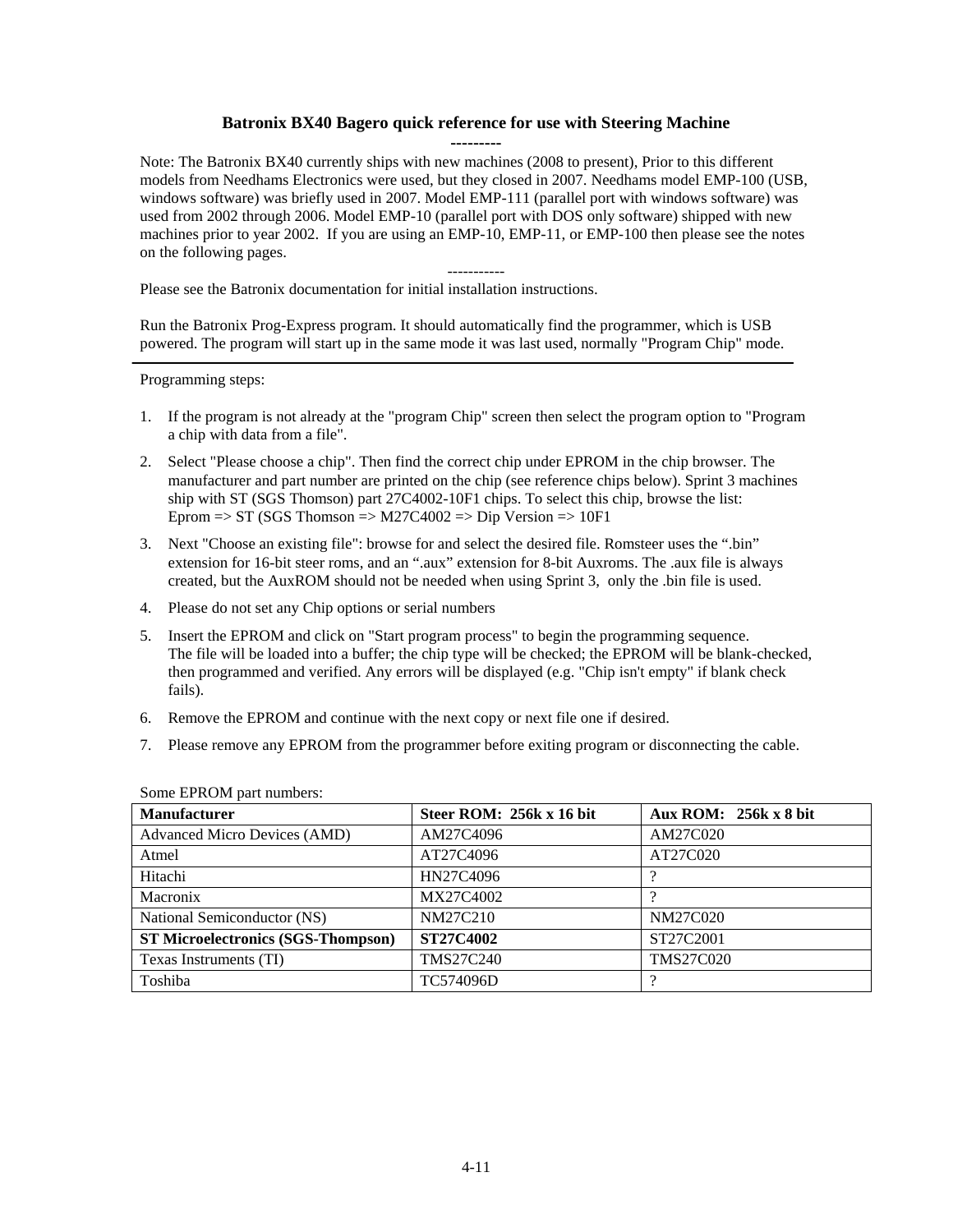## **Needham's EMP-11 or EMP-100 quick reference for use with Steering Machine**

**---------** 

Note: Model EMP-11 (parallel port with windows software) was used from 2002 through 2006. Model EMP-100 was briefly used in 2007 before Needhams closed. Model EMP-10 (parallel port with DOS only software) shipped with new machines prior to year 2002. Current machines ship with a Batronix "BX40 Bagero" programmer. If you are using an EMP-10 then please see the notes on the following page. If you have the Batronix BX40 then please see the notes on the preceding page.

-----------

Run the Needham's Electronics Device Programming Software program. It should find the correct printer port by itself unless a nonstandard port is used.

Note there is no power switch on the programmer. It is turned on by the software and off again when the program exits. The LED is lit only when on, not when simply plugged in.

If no family module is inserted the program will ask for the last one used to be inserted before it will continue.

Programming steps:

8. Select the Device button.

Under "Device Type" select EPROM so that devices are easier to find on the list. Then select the manufacturer and device number. If a different family module is required, a bop up dialog will request that it be installed. (usually 111B for 16-bit EPROMs; 111A for 8-bit EPROMs).

- 9. Using the File menu, select "Open" and browse to find the necessary file. Romsteer uses the ".bin" extension for 16-bit steer roms, and an ".aux" extension for 8-bit Auxroms.
- 10. Click "ok" to preload the buffer with an erase value and accept the default buffer size.
- 11. Insert EPROM. It's best not to insert it until the software is running and ready to read or program it.
- 12. Click on the "Blank Check" button. Besides checking that the EPROM is blank, this should assure that the EPROM was inserted correctly.
- 13. Click on the "Program" button to write the data to the EPROM. Another blank check will occur, followed by a program cycle and a verify cycle.
- 14. Remove EPROM before exiting program.

Note that on the right side of the screen there are settings for buffer range and device range as well as "splits" and "sets".

Splits and Sets should both default to 1:1.

The device range will default to 000000000 to 0003FFFF for both 8-bit and 16-bit EPROMs. The buffer range will be 000000000 to 0003FFFF for the 8-bit Aux EPROM and 00000000 to 0007FFFF for the 16-bit EPROM. These defaults are correct for the machine EPROMs.

| <b>Manufacturer</b>                 | Steer ROM: 256k x 16 bit | Aux ROM: $256k \times 8$ bit |
|-------------------------------------|--------------------------|------------------------------|
| <b>Advanced Micro Devices (AMD)</b> | AM27C4096                | AM27C020                     |
| Atmel                               | AT27C4096                | AT27C020                     |
| Hitachi                             | HN27C4096                |                              |
| Macronix                            | MX27C4002                |                              |
| National Semiconductor (NS)         | NM27C210                 | NM27C020                     |
| ST Microelectronics (SGS-Thompson)  | ST27C4002                | ST27C2001                    |
| Texas Instruments (TI)              | TMS27C240                | <b>TMS27C020</b>             |
| Toshiba                             | TC574096D                |                              |

Some EPROM part numbers: